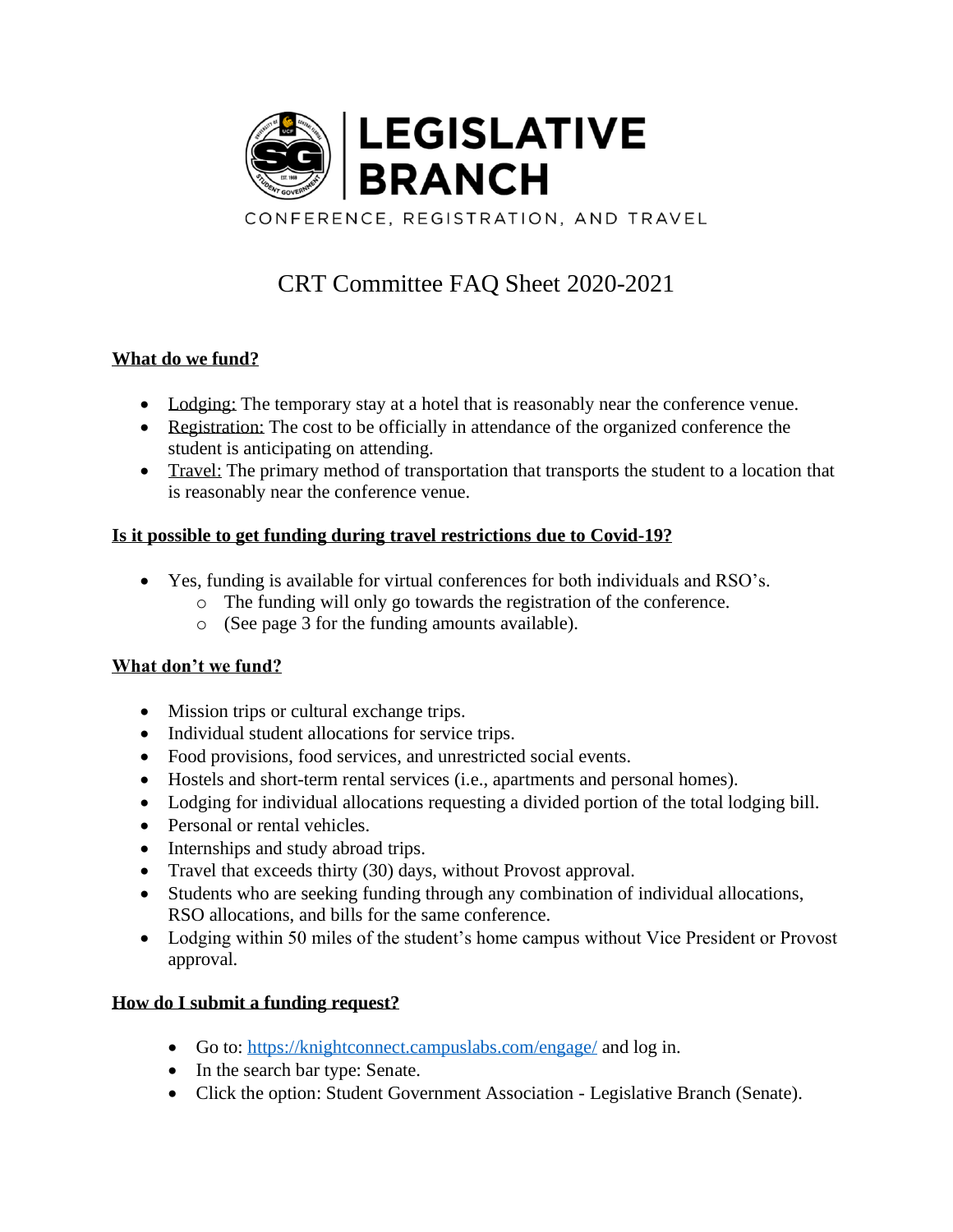- Scroll down to 'forms' tab.
- **For Allocation** Open: 'Conference Registration and Travel (CRT)' Allocation Funding Request Form 2020-2021.
- **For Bill-** Open: 'Conference Registration and Travel (CRT)' Bill Funding Request Form 2020-2021.

### **How early before my event should I submit a request?**

- Allocations:
	- o Must be submitted 4 weeks before the funding is needed.
	- o Must be submitted 24 hours before the CRT meeting that you plan on attending.
- Bills:
	- o Must be submitted 12 weeks before the funding is needed.

#### **What happens if I cannot attend the CRT meeting?**

- Reach out to the Chair [\(sga\\_crt@ucf.edu\)](mailto:sga_crt@ucf.edu) to discuss alternatives.
	- o Students may be present via teleconference or video conference.
	- o Students may be represented by committee representation.
	- o The student or RSO may also be represented by another student who is going to the same conference as the individual.

#### **What happens if I do not use the full amount of allocated funds?**

• Unused funds go into reversions, which may get the organization penalized/sanctioned by the Operations Review and Sanctions committee.

#### **Do I have to complete the A&SF financial training?**

- Individual: Yes, the individual requesting funding must be financially trained.
- RSO: Yes, two officers of the RSO requesting funding must be financially trained.

#### **What happens if I miss the committee meeting 2 times without contacting the chair?**

• The request will be denied automatically (Postponed Indefinitely).

#### **What are the allocation funding classifications available?**

- Research Presentation: Opportunities for students to present a research paper, poster, or to profess proficient knowledge of an academic subject for colleagues at an organized conference.
- Observational Research: Opportunities for students to travel on nontraditional researchrelated trips for the purpose of conducting some type of research or study, (i.e., literature, surveys, interviews, observations, experiments) as dictated by the industry standard and is intended for some type of academic publication or academic report in the future.